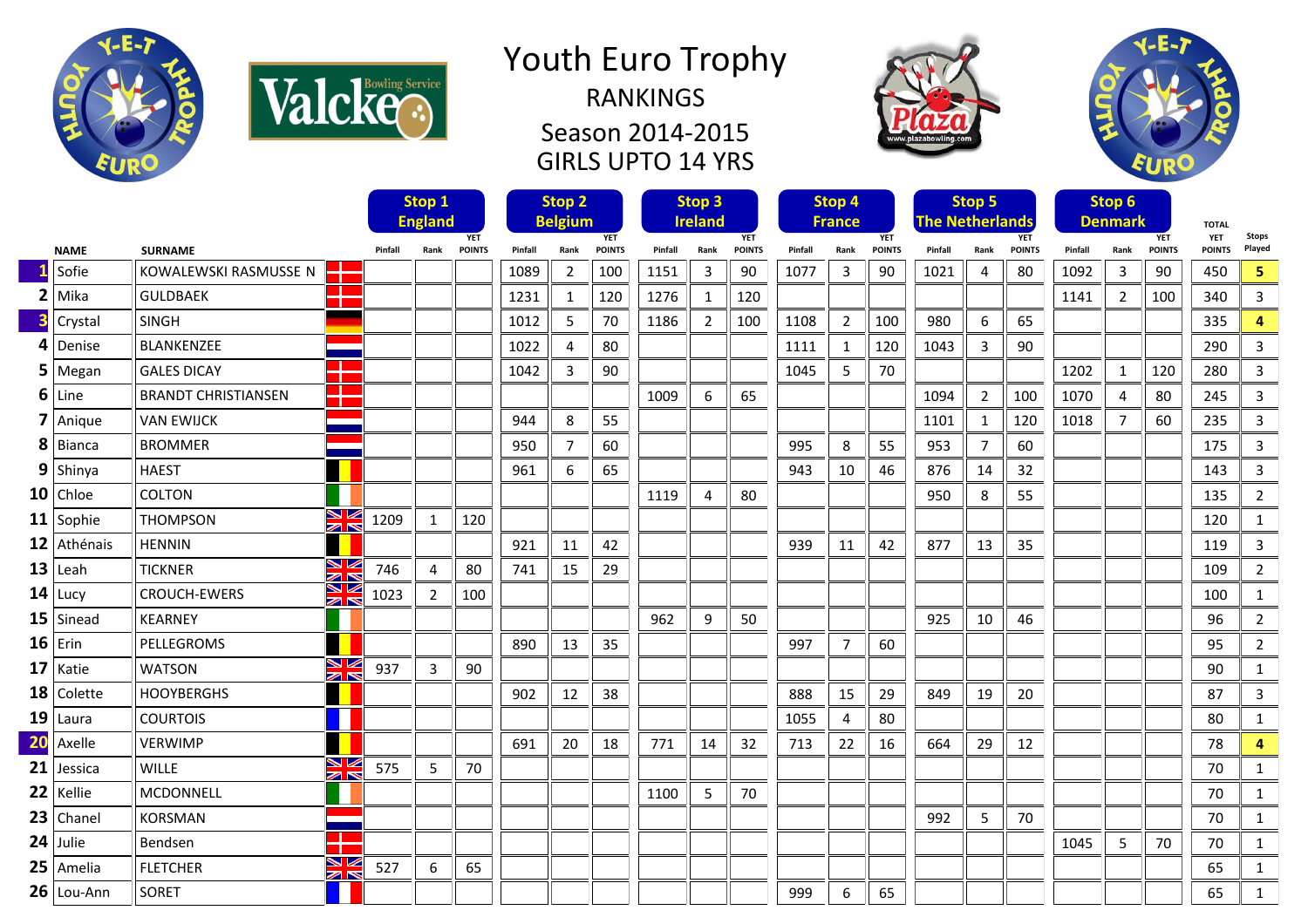|        | $27$ Cecilie    | J. M. Dam               |                       |  |     |    |    |      |                |    |     |    |    |     |    |    | 1037 | 6  | 65 | 65 | $\mathbf{1}$   |
|--------|-----------------|-------------------------|-----------------------|--|-----|----|----|------|----------------|----|-----|----|----|-----|----|----|------|----|----|----|----------------|
|        | $28$ Niamh      | <b>WATTS</b>            |                       |  |     |    |    | 1006 | $\overline{7}$ | 60 |     |    |    |     |    |    |      |    |    | 60 | $\mathbf{1}$   |
|        | $29$ Niamh      | <b>WHISTLER</b>         |                       |  |     |    |    | 1005 | 8              | 55 |     |    |    |     |    |    |      |    |    | 55 | $\mathbf{1}$   |
|        | $30$   Laura    | KIRSTINE KVIST LAUGESEN | п.<br>T               |  |     |    |    |      |                |    |     |    |    |     |    |    | 958  | 8  | 55 | 55 | 1              |
|        | $31$   Beaudine | KRIELE                  |                       |  |     |    |    |      |                |    |     |    |    | 854 | 18 | 22 | 852  | 14 | 32 | 54 | $\overline{2}$ |
|        | $32$ Sofia      | <b>HULTSTEDT</b>        | ⊕<br>T                |  | 940 | 9  | 50 |      |                |    |     |    |    |     |    |    |      |    |    | 50 | 1              |
|        | $33$   Megan    | <b>QUINN</b>            |                       |  |     |    |    | 606  | 16             | 26 |     |    |    | 854 | 17 | 24 |      |    |    | 50 | $\overline{2}$ |
|        | $34$ Maeva      | <b>MARSTON</b>          |                       |  |     |    |    |      |                |    | 954 | 9  | 50 |     |    |    |      |    |    | 50 | $\mathbf{1}$   |
|        | $35$ Maroucha   | <b>STAM</b>             |                       |  |     |    |    |      |                |    |     |    |    | 939 | 9  | 50 |      |    |    | 50 | $\mathbf{1}$   |
|        | $36$ Lene       | Lindberg                | <b>TELESCOPE</b>      |  |     |    |    |      |                |    |     |    |    |     |    |    | 953  | 9  | 50 | 50 | $\mathbf{1}$   |
|        | $37$ Silje      | <b>KOFSTAD</b>          | $\blacksquare$<br>TГ  |  | 939 | 10 | 46 |      |                |    |     |    |    |     |    |    |      |    |    | 46 | $\mathbf{1}$   |
|        | $38$ Sorcha     | O'REGAN                 |                       |  |     |    |    | 960  | 10             | 46 |     |    |    |     |    |    |      |    |    | 46 | $\mathbf{1}$   |
|        | $39$ Sarah      | <b>HANSEN</b>           | <b>. L</b><br>т       |  |     |    |    |      |                |    |     |    |    |     |    |    | 921  | 10 | 46 | 46 | 1              |
|        | $40$ Gitana     | WEYMIENS                |                       |  | 796 | 14 | 32 |      |                |    |     |    |    | 671 | 28 | 12 |      |    |    | 44 | $\overline{2}$ |
|        | $41$ Cara       | PLEASANCE               | NИ<br>$\geq$          |  |     |    |    | 916  | 11             | 42 |     |    |    |     |    |    |      |    |    | 42 | 1              |
|        | 42 Sharon       | RIETVELD                |                       |  |     |    |    |      |                |    |     |    |    | 898 | 11 | 42 |      |    |    | 42 | 1              |
|        | $43$   Maria    | <b>JUL JENSEN</b>       | $\mathcal{L}$<br>a pr |  |     |    |    |      |                |    |     |    |    |     |    |    | 900  | 11 | 42 | 42 | $\mathbf{1}$   |
|        | $44$ Maxime     | <b>JONGBLOETS</b>       |                       |  | 731 | 16 | 26 |      |                |    |     |    |    | 728 | 24 | 14 |      |    |    | 40 | $\overline{2}$ |
|        | $45$ Jamie      | <b>SPEIJER</b>          |                       |  | 711 | 18 | 22 |      |                |    |     |    |    | 763 | 22 | 16 |      |    |    | 38 | $\overline{2}$ |
|        | $46$ Sarah      | <b>FOLEY</b>            |                       |  |     |    |    | 892  | 12             | 38 |     |    |    |     |    |    |      |    |    | 38 | $\mathbf{1}$   |
|        | $47$ Marine     | MONTERASTELLI           |                       |  |     |    |    |      |                |    | 934 | 12 | 38 |     |    |    |      |    |    | 38 | $\mathbf{1}$   |
|        | $48$ Thaylor    | VIEBERINK               |                       |  |     |    |    |      |                |    |     |    |    | 885 | 12 | 38 |      |    |    | 38 | 1              |
| 49 Gry |                 | MÅNSSON                 | ¢<br>a ka             |  |     |    |    |      |                |    |     |    |    |     |    |    | 895  | 12 | 38 | 38 | $\mathbf{1}$   |
|        | $50$ Aoife      | LAWLOR                  |                       |  |     |    |    | 846  | 13             | 35 |     |    |    |     |    |    |      |    |    | 35 | 1              |
|        | $51$ Laurine    | <b>FOUQUET</b>          |                       |  |     |    |    |      |                |    | 920 | 13 | 35 |     |    |    |      |    |    | 35 | 1              |
|        | $52$   Louise   | G. NIELSEN              |                       |  |     |    |    |      |                |    |     |    |    |     |    |    | 889  | 13 | 35 | 35 | $\mathbf{1}$   |
|        | $53$   Isbell   | WEYMIENS                |                       |  | 703 | 19 | 20 |      |                |    |     |    |    | 678 | 27 | 12 |      |    |    | 32 | $\overline{2}$ |
|        | $54$ Justine    | ALBERT                  |                       |  |     |    |    |      |                |    | 890 | 14 | 32 |     |    |    |      |    |    | 32 | $\mathbf{1}$   |
|        | $55$ Grace      | <b>BARNES</b>           |                       |  |     |    |    | 761  | 15             | 29 |     |    |    |     |    |    |      |    |    | 29 | 1              |
|        | 56 Stefanie     | VAN ZWAM                |                       |  |     |    |    |      |                |    |     |    |    | 863 | 15 | 29 |      |    |    | 29 | 1              |
|        | $57$ Camilla    | <b>CECILIE TRANUM</b>   |                       |  |     |    |    |      |                |    |     |    |    |     |    |    | 794  | 15 | 29 | 29 | 1              |
|        | $58$ Mélanie    | <b>BERTHOMIERE</b>      |                       |  |     |    |    |      |                |    | 876 | 16 | 26 |     |    |    |      |    |    | 26 | 1              |
|        | $59$ Lizzy      | <b>FLAPPER</b>          |                       |  |     |    |    |      |                |    |     |    |    | 855 | 16 | 26 |      |    |    | 26 | 1              |
|        | 60   Amalie     | Kaehne Pedersen         |                       |  |     |    |    |      |                |    |     |    |    |     |    |    | 732  | 16 | 26 | 26 | 1              |
|        | $61$ Marion     | <b>BODART</b>           |                       |  | 716 | 17 | 24 |      |                |    |     |    |    |     |    |    |      |    |    | 24 | $\mathbf{1}$   |